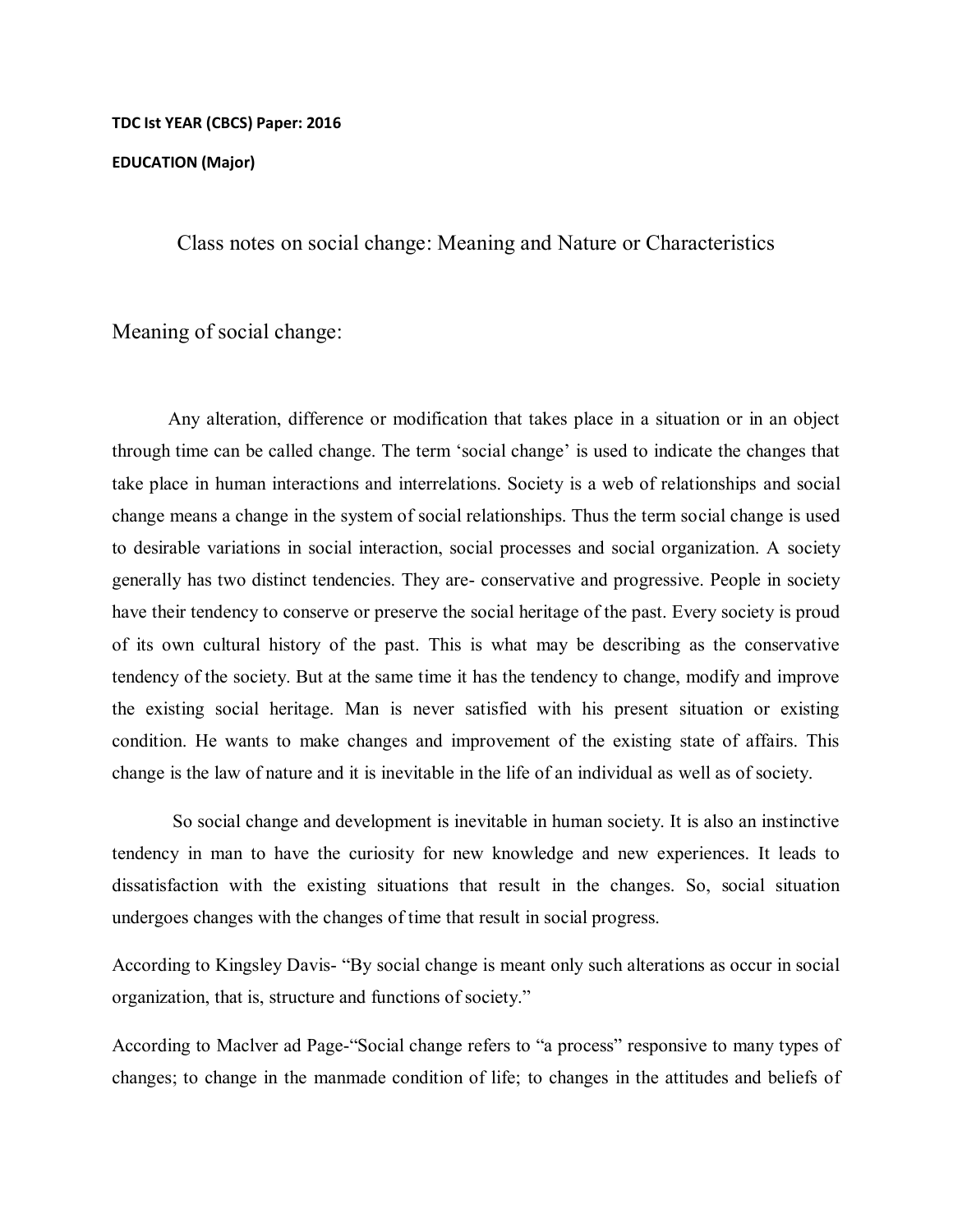men, and to the changes that go beyond the human control to the biological and the physical nature of things"

Nature and characteristics of social change:

- Social change is continuous: Society is always undergoing endless changes. Society cannot be preserved in a museum to save it from the ravages of time. From the dawn of history society has been in continuous flux.
- Social change is temporal: Social change is temporal in the sense it denotes the timesequence. In fact, society exists only as a time-sequence. Innovation of new things, modification and renovation of the existing behavior and the discarding of the old behavior patterns take time.
- Social change is environmental: It must take place within a geographic or physical and cultural context. Both these contexts have impact on human behavior and in turn man changes them. A social change never takes place in vacuum.
- Social change is human change: The sociological significance of the change consists in the fact that it involves the human aspect. The composition of society is not constant, but changing.
- Social change may be planned or unplanned: The direction and tempo of social change are often conditioned by human plans and programmes of man in order to determine and control the rate and direction of social change. Unplanned change refers to change resulting from natural calamities such as- famines, floods, earthquakes etc.
- Short versus long-run changes: Some social changes may bring about immediate results while some others may take years and decades to produce results. This distinction is significant, because a change which appears to be very vital today may be nothing more than a temporary oscillation having nothing to do with the essential trends of life, some years later.
- Social change is an objective term: The term social change describes one of the categorical processes. It has no value-judgments attached to it. To the sociologist social change as a phenomenon is neither moral nor immoral, it is amoral. It means the study of